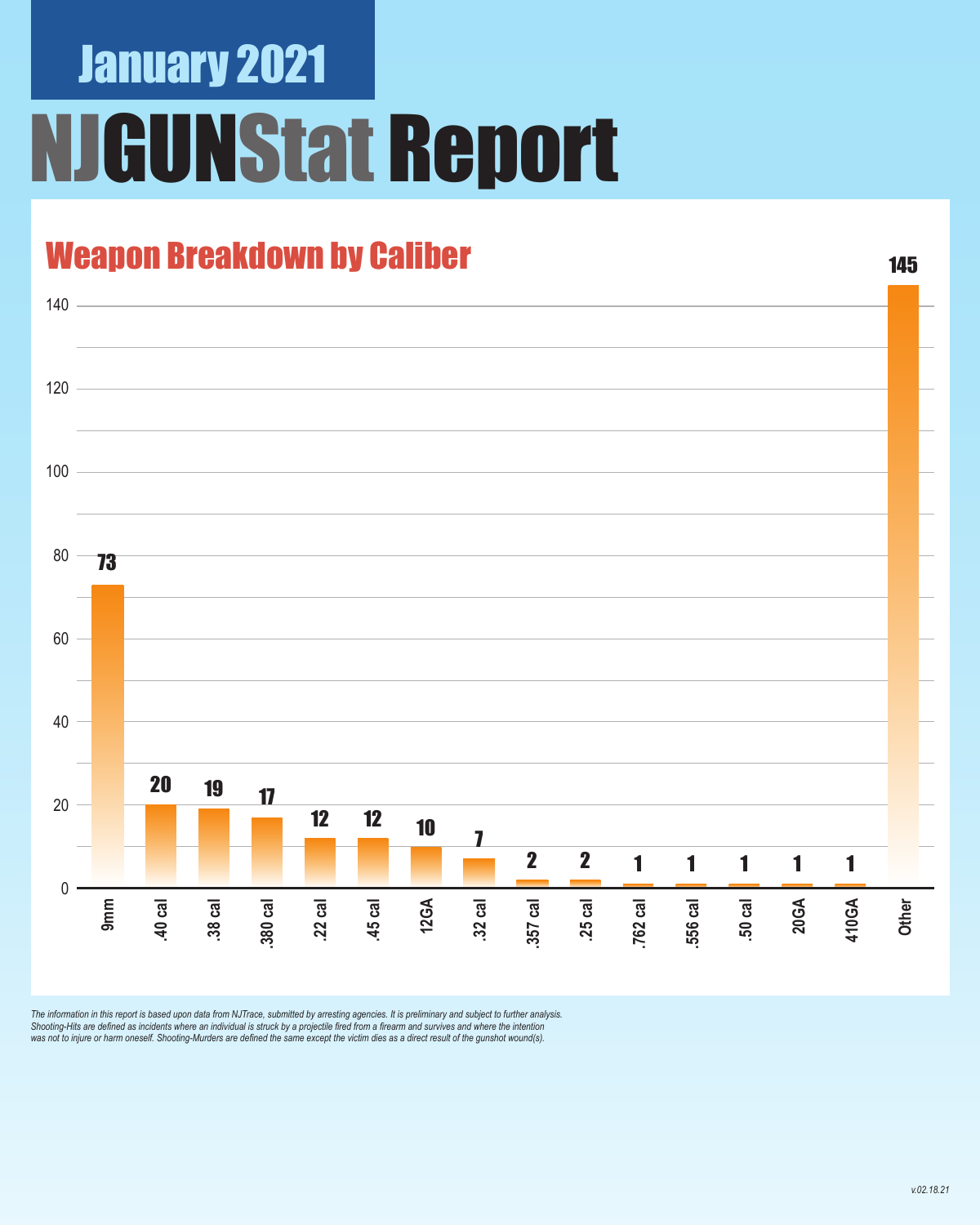### January 2021 UNStat Report

#### Gun Recovery Numbers Statewide

| <b>Total Crime Guns Recovered</b>                    | 324 |
|------------------------------------------------------|-----|
| Found Property/Turned in                             | 117 |
| <b>Guns with Possessors</b>                          | 207 |
| Individuals Arrested with<br>more than One Crime Gun | 18  |

### New Jersey Counties





#### New Jersey Cities

*The information in this report is based upon data from NJTrace, submitted by arresting agencies. It is preliminary and subject to further analysis. Shooting-Hits are defined as incidents where an individual is struck by a projectile fired from a firearm and survives and where the intention*  was not to injure or harm oneself. Shooting-Murders are defined the same except the victim dies as a direct result of the gunshot wound(s).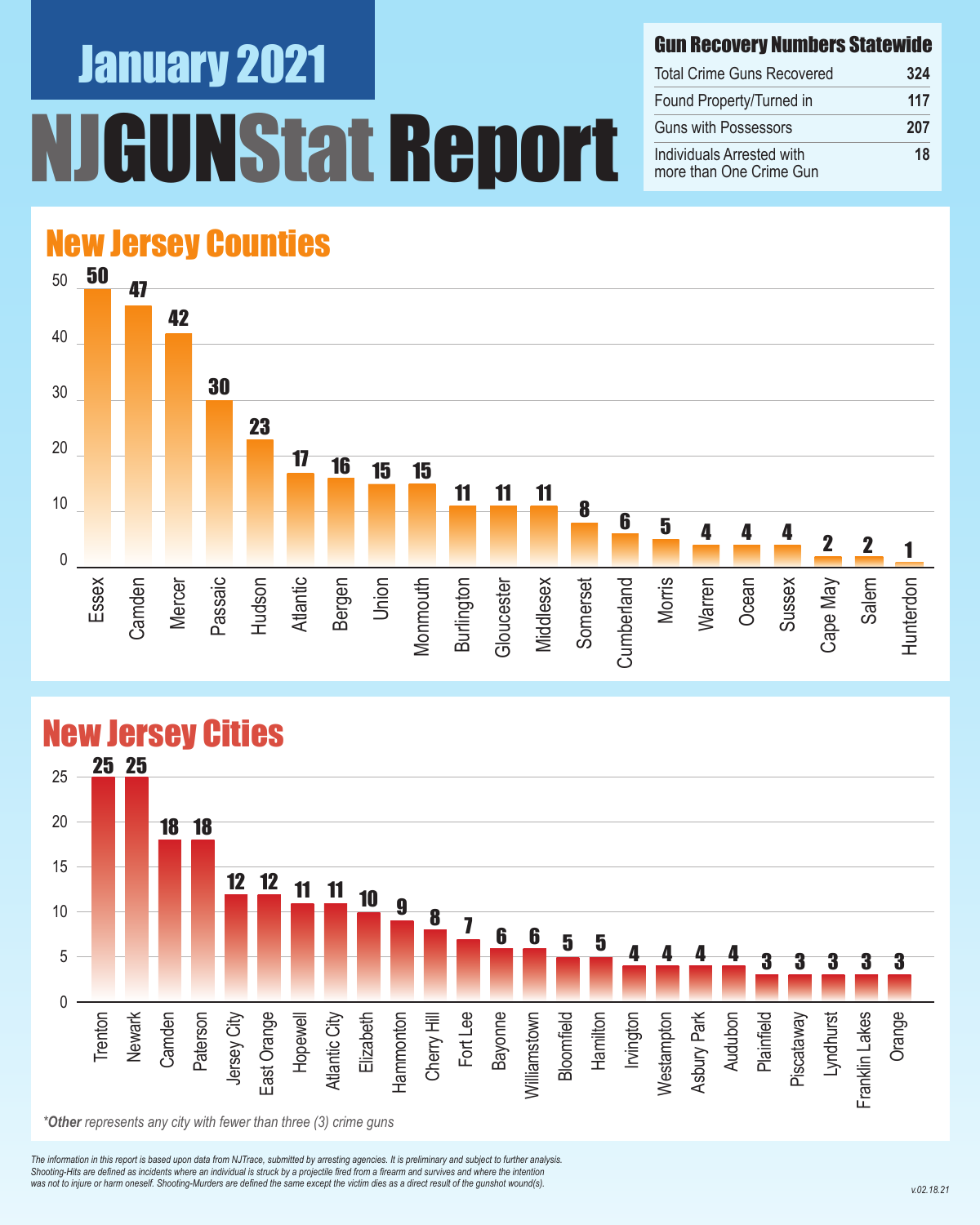# January 2021 NJGUNStat Report

### Weapon Breakdown by Manufacturer



*This chart reflects the information provided to the New Jersey State Police through NJTrace, a statewide program that relies on local police departments to input data on guns used in the commission of a crime. This chart does not rely on any reports from the federal Bureau of Alcohol, Tobacco, Firearms and Explosives (ATF). The information is preliminary and subject to further analysis.*